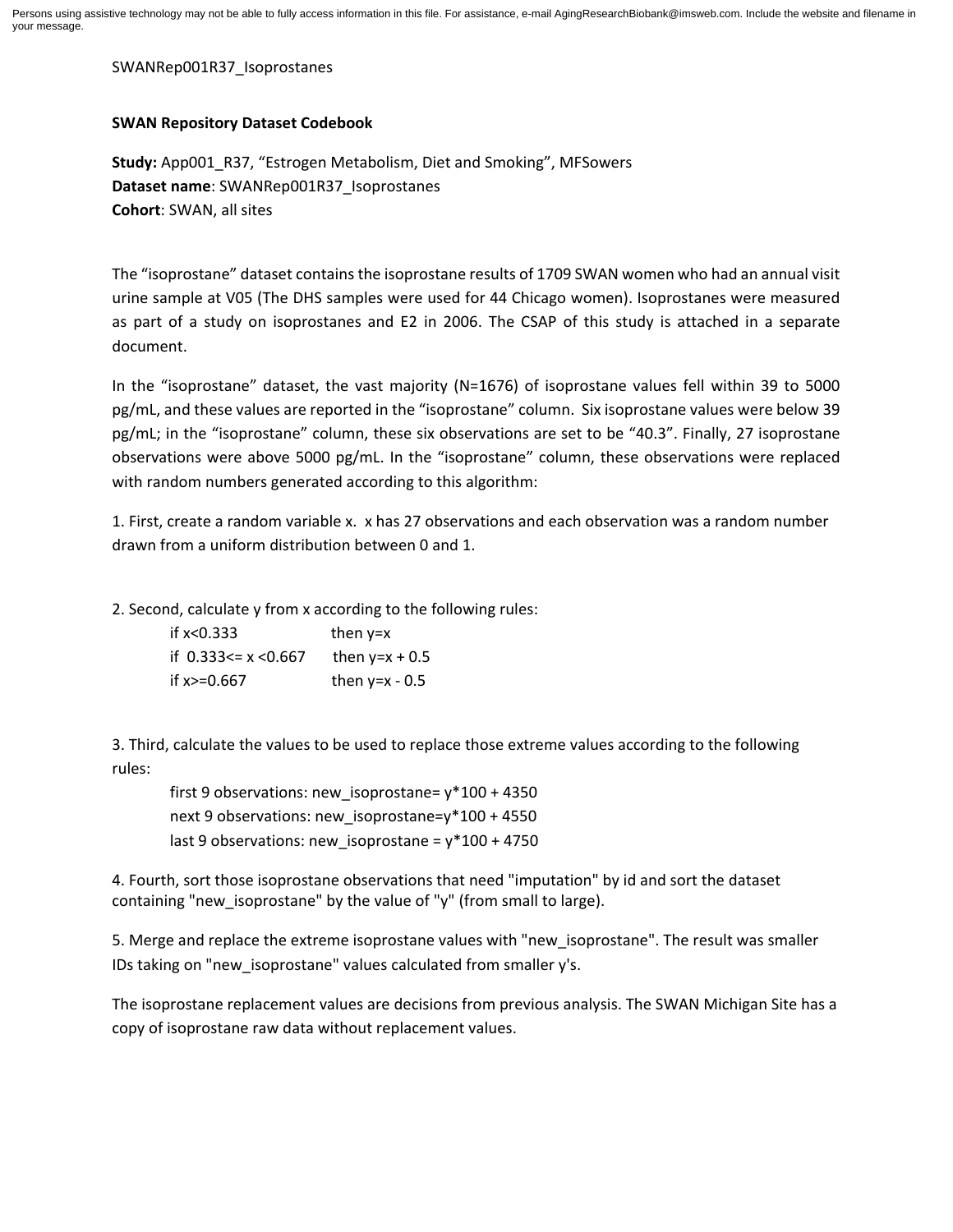## **Dataset contents**

| <b>Variable</b> | Label                                                                                                           | <b>Comments</b>                                                                                                                                                                                   |
|-----------------|-----------------------------------------------------------------------------------------------------------------|---------------------------------------------------------------------------------------------------------------------------------------------------------------------------------------------------|
| Sequence no     | Sequence no                                                                                                     | A sequential observation identifier                                                                                                                                                               |
| CVpct           | CVpct                                                                                                           | % Coefficient of variation of repeated<br>measurements on the same sample.<br>Used by the lab for quality control<br>purposes.                                                                    |
| <b>Dilution</b> | <b>Dilution</b>                                                                                                 | <b>Dilution factor</b>                                                                                                                                                                            |
| F2alsoprostane  | F2alsoprostane                                                                                                  | Name of the analyte. In this case, it's all<br>isoprostane.                                                                                                                                       |
| isoprostane     | Adj Result                                                                                                      | Isoprostane results. These results have<br>accounted for the dilution factor. In<br>addition, 33 isoprostane values have<br>been replaced using numbers/algorithm<br>described above.             |
| Unit            | Unit                                                                                                            | Unit of isoprostane                                                                                                                                                                               |
| Accepted        | Accepted                                                                                                        | Whether the quality of isoprostane data<br>was acceptable                                                                                                                                         |
| Assay           | Assay                                                                                                           | Name of the assay                                                                                                                                                                                 |
| matrix          | matrix                                                                                                          | Matrix of the analyte. In this case, it's all<br>urine.                                                                                                                                           |
| Hi Lowflag      | Hi Lowflag                                                                                                      | A flag variable indicating whether<br>isoprostane was "<39", "ok" or<br>">5000.0".                                                                                                                |
| <b>ARCHID</b>   |                                                                                                                 | <b>Encrypted SWAN Subject ID</b>                                                                                                                                                                  |
| VisitNum        |                                                                                                                 | SWAN visit number.                                                                                                                                                                                |
| randflag        | Isoprostane value flag. 0:Actual<br>value. 1: Value replaced with<br>random number. 2: Value set to be<br>40.3. | A flag variable indicating whether the<br>result reported in the "isoprostane"<br>column was "an actual measured<br>value", "a value replaced with random<br>number" or "a value set to be 40.3". |